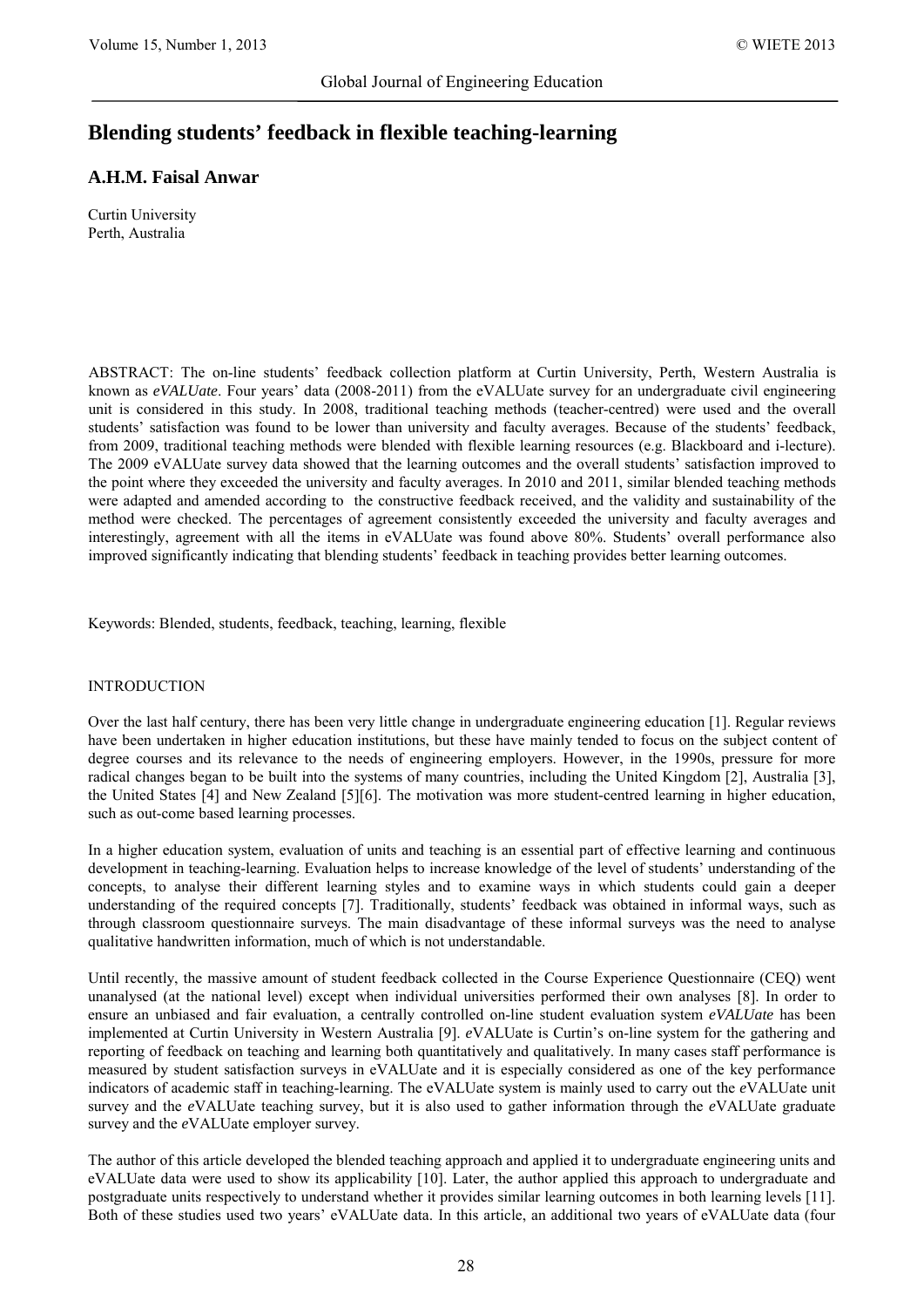years of data in total) have been used to check the validity and sustainability of the method. The undergraduate civil engineering unit *Water Engineering 361* was chosen for this purpose and all the qualitative data were taken as the students' reflection (e.g. feedback).

Considering the students' feedback, the teaching methodology was subsequently redesigned and adjusted and a studentcentred blended teaching approach was applied as a mode of flexible delivery in subsequent years. In the third and fourth years, the method was applied in order to check its validity and sustainability, respectively. Results of the eVALUate survey were analysed and discussions showed how students' feedback can help to deliver a blended teaching approach and enhance students' overall performance in a flexible teaching-learning environment.

### e-SURVEY OF STUDENTS' FEEDBACK

The on-line eVALUate survey of student feedback was implemented at Curtin University in 2006 after a full-scale pilot in 2005 [9]. eVALUate was developed as an evaluation instrument for measuring the students' perceptions of their engagement and learning outcomes. eVALUate is available for students to provide their feedback from the 4th quarter of the semester and remains open until the end of the examination. The teaching staff can request an eVALUate report for their own teaching, which closes before being opened for students' feedback. The unit survey has eleven quantitative and two qualitative, items as listed in Table 1 [12].

Table 1: Quantitative and qualitative items used for unit evaluation [12].

Quantitative Items:

1. The learning outcomes in this unit are clearly identified.

*The learning outcomes are what you are expected to know, understand or be able to do in order to be successful in this unit.* 

2. The learning experiences in this unit help me to achieve the learning outcomes.

*The learning experiences could include: face-to-face lectures, tutorials, laboratories, clinical practicum, fieldwork, directed learning tasks, and on-line and distance education experiences*.

3. The learning resources in this unit help me to achieve the learning outcomes.

*Learning resources could include print, multimedia and on-line study materials, and equipment available in lectures, laboratories, clinics or studios.*

4. The assessment tasks in this unit evaluate my achievement of the learning outcomes.

*Assessment tasks are those which are rewarded by marks, grades or feedback. Assessment tasks directly assess your achievement of the learning outcomes*.

5. Feedback on my work in this unit helps me to achieve the learning outcomes.

*Feedback includes written or verbal comments on your work.*

6. The workload in this unit is appropriate to the achievement of the learning outcomes.

*Workload includes class attendance, reading, researching, group activities and assessment tasks.*

7. The quality of teaching in this unit helps me to achieve the learning outcomes.

*Quality teaching occurs when knowledgeable and enthusiastic teaching staff interacts positively with students in well-organised teaching and learning experiences.*

8. I am motivated to achieve the learning outcomes in this unit.

*Being motivated means having the desire or drive to learn, to complete tasks and to willingly strive for goals.*

9. I make best use of the learning experiences in this unit.

*I prepare for and follow up on the learning experiences offered in this unit.*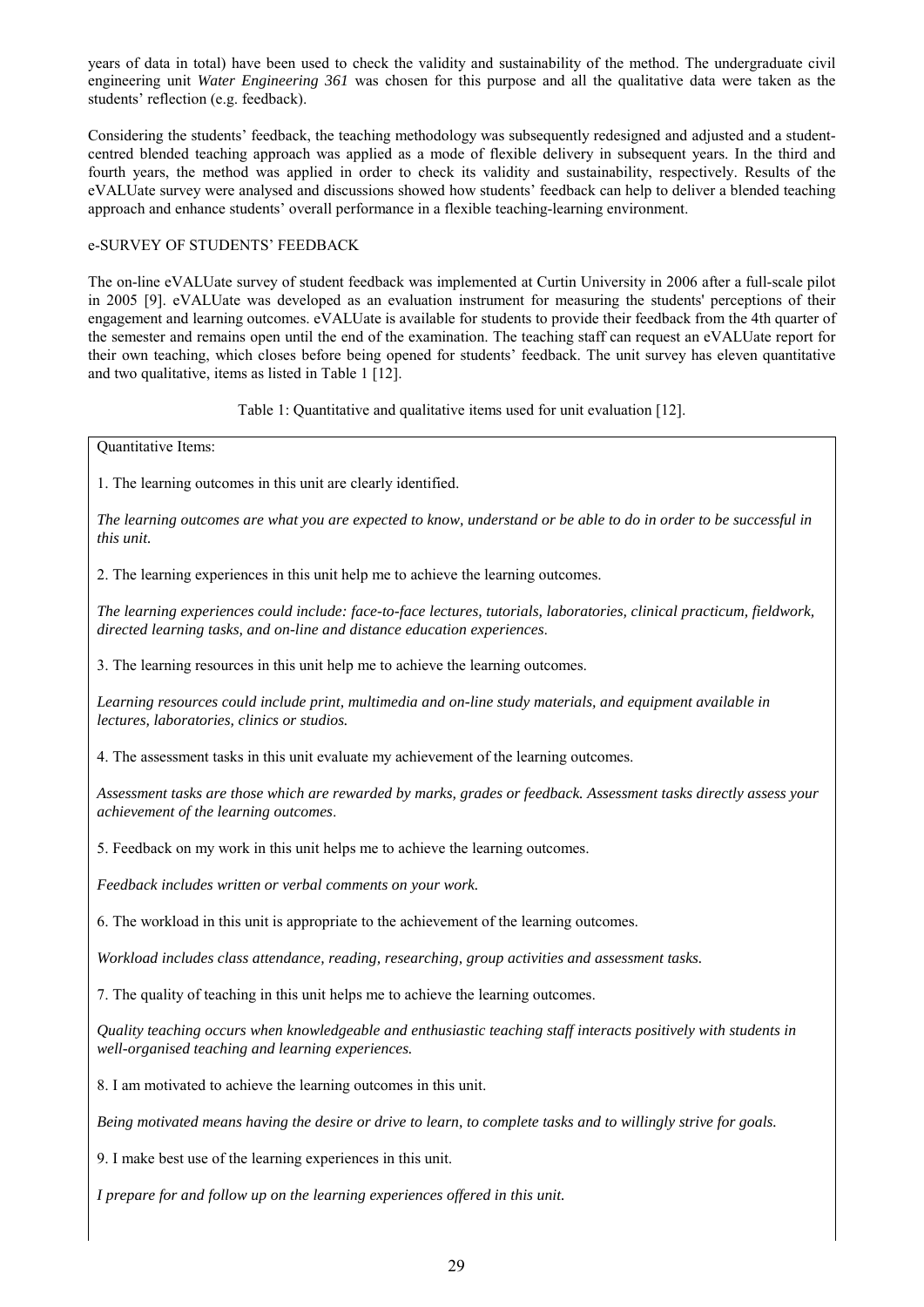10. I think about how I can learn more effectively in this unit.

*I take time to think about how I can learn more effectively.*

11. Overall, I am satisfied with this unit.

*Overall, this unit provides a quality learning experience.*

Qualitative Items:

12. What are the most helpful aspects of this unit? 13. How do you think this unit might be improved?

The quantitative items ask students to report their level of agreement with statements about: 1) what helps their achievement of unit learning outcomes (items 1 to 7); 2) their motivation and engagement in learning (items 8 to 10); and 3) their overall satisfaction (item 11). Each quantitative item is accompanied by a *help text* (shown in italics in Table 1). Students may indicate that they Strongly Agree, Agree, Disagree, Strongly Disagree or are Unable to Judge for each item. In addition, students are invited to make constructive comments on the qualitative items (limit of 600 characters) (item 12 to 13). Usually, a response rate of at least 35% is considered as representative in the eVALUate survey.

#### WATER ENGINEERING 361

Water Engineering 361 (civil engineering hydraulics) is a core unit for 3rd year civil engineering students at Curtin University, Western Australia (WA). This unit is run simultaneously at the Bentley campus, WA and the Miri Campus, Malaysia. The coordinator of this unit is from the Bentley campus and he is the principal lecturer of this unit. Currently, all the lecture notes are prepared in Microsoft PowerPoint and made available to the students through University-wide flexible learning instrument *Blackboard*. All the lecture notes are uploaded without solutions to the given examples. The solutions to the examples are discussed during the lecture in the form of group-based learning. The lecturer uses a whiteboard marker to illustrate the underlying engineering concepts. The on-line learning platform Blackboard was first implemented in 2009 at Curtin and before that, other on-line platforms, such as *WebCT* were used. The lecturer was new to Curtin in 2008 and used traditional teaching methods (teacher-centred). Based on the major feedback in 2008, the same lecturer introduced a blended teaching approach consisting of traditional methods and flexible learning resources in 2009. The same methodology was applied in 2010 and 2011 for checking the validity and sustainability of the method.

This unit has two main parts, pump hydraulics and open channel hydraulics. Each part has two components, lectures and a laboratory component. The unit outline is made available to the students at the beginning of the semester and all aspects of the units are described, especially the syllabuses, unit outcomes, assessment procedure and lecture schedule. The main unit learning outcomes of this unit are the appreciation of the application of civil engineering hydraulics in particular to the principles relating to hydraulic pumps and open channel hydraulics. The unit's learning outcomes must address Curtin graduate attributes as much as possible. There are nine Curtin graduate attributes and the learning outcomes of this unit map most of these attributes [13]. Water Engineering 361 had 150 enrolments in 2008, 121 in 2009, 165 in 2010 and 158 in 2011, respectively. In this article, eVALUate survey results on 11 quantitative items and two qualitative items were considered for 2008-2011.

#### RESULTS AND DISCUSSION

#### Quantitative Survey

The eVALUate survey produces a Full Unit Report (FUR) and a Unit Summary Report (USR) [14]. Unit Summary Reports are automatically published and anybody from Curtin who has on-line user access can see the report. Unit coordinators are expected to provide their response to the USR by mentioning how they intend to consider the students' feedback for future improvement of the unit. By providing an on-line response, a unit coordinator can be awarded points towards his or her Teaching Performance Index (TPI). The eVALUate data (2008-2011) for Water Engineering 361 are summarised in Table 2.

In 2008, 35% of students provided a rating for Water Engineering 361 and the proportion of students agreeing with the proposition stated in most of the items was below the university or faculty agreement level. This was mainly because of the use of traditional teaching methods and the lack of availability of on-line lecture materials in due time in the flexible learning platform. In 2009, the response percentage increased to 41% and the proportion of students agreeing with the proposition in all 11 items was above the university or faculty agreement level. In 2010, the method was updated and the response rate increased to 42%. In 2010-2011, the unit satisfaction remained consistent, but exceeded the university or faculty agreement level and all the items in eVALUate were rated above 80%. Given that there was a positive response rate of over 80% provides means for the unit coordinator to be awarded extra points towards the calculation of the annual TPI.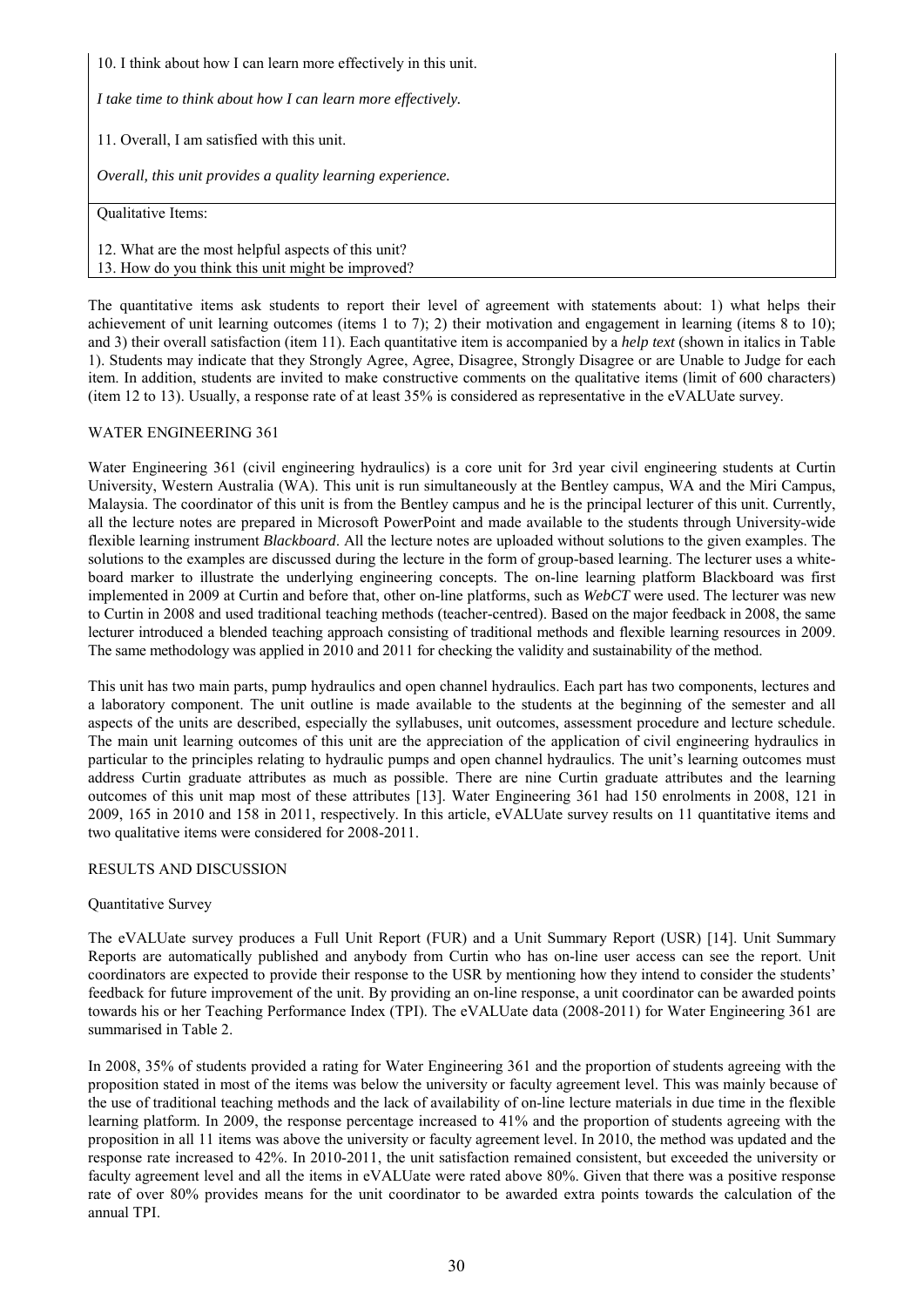Item 5, which is about feedback, has attracted the highest percentage of *Unable to Judge* responses, as well as the lowest percentage of agreement. The tendency, at all levels of course, faculty and university has also been observed by Oliver et al [9]. Analysis of the qualitative items confirmed that this is, in fact, an area of concern for the University to address. Some students are unclear about the feedback they receive and whether it helps them to achieve the learning outcomes or not. Other students believe that the amount of feedback they receive is insufficient or unhelpful. Investigating the qualitative data, it was found that there are misunderstandings among the students about the feedback. Students think that feedback relates only to the written comments given to them in response to their submission.

The meaning of *feedback* was made clearer during teaching in Water Engineering 361 using a blended teaching approach. Meaningful feedback is an essential part of the learning process and it is a process that must function in both directions. It is critical for the lecturer to know how students are learning and to provide feedback on their progress, but it is also essential for the students to provide feedback on a lecturer's teaching. Students were encouraged to put their feedback in eVALUate and the lecturer made a point of returning assignments within one to two weeks and made himself available through a variety of media (e-mail, telephone, consultation hours, after lectures, informal corridor discussions or through discussion board in on-line learning platform such as Blackboard) for this unit. This two-way feedback made the learning process more flexible and motivated the students for learning. This is clearly reflected by the continuous increase of students' agreement on the *feedback* item in eVALUate (from 55% to 85% between 2008 and 2011) for Water Engineering 361 (see Table 2).

| Table 2: On-line quantitative survey results of Water Engineering 361 for four consecutive years (2008-2011). |  |  |  |  |
|---------------------------------------------------------------------------------------------------------------|--|--|--|--|
|---------------------------------------------------------------------------------------------------------------|--|--|--|--|

|                                                | $2008: n = 150;$ | 2009: $n = 121$ ; | $2010$ : n = 165; | $2011: n = 158;$ |
|------------------------------------------------|------------------|-------------------|-------------------|------------------|
| Unit Survey Item                               | Response rate    | Response rate     | Response rate     | Response rate    |
|                                                | 35%              | 41%               | 42%               | 38%              |
| 1. The learning outcomes in this unit are      | 90               | 94                | 91                | 93               |
| clearly identified.                            |                  |                   |                   |                  |
| 2. The learning experiences in this unit help  | 69               | 96                | 85                | 90               |
| me to achieve the learning outcomes.           |                  |                   |                   |                  |
| 3. The learning resources in this unit help me | 75               | 94                | 84                | 90               |
| to achieve the learning outcomes.              |                  |                   |                   |                  |
| 4. The assessment tasks in this unit evaluate  | 67               | 90                | 90                | 90               |
| my achievement of the learning outcomes.       |                  |                   |                   |                  |
| 5. Feedback on my work in this unit helps      | 55               | 76                | 81                | 85               |
| me to achieve the learning outcomes.           |                  |                   |                   |                  |
| 6. The workload in this unit is appropriate to | 69               | 86                | 82                | 88               |
| the achievement of the learning outcomes.      |                  |                   |                   |                  |
| 7. The quality of teaching in this unit helps  | 49               | 88                | 87                | 87               |
| me to achieve the learning outcomes.           |                  |                   |                   |                  |
| 8. I am motivated to achieve the learning      | 76               | 92                | 88                | 92               |
| outcomes in this unit.                         |                  |                   |                   |                  |
| 9. I make best use of the learning             | 71               | 86                | 85                | 92               |
| experiences in this unit.                      |                  |                   |                   |                  |
| 10. I think about how I can learn more         | 73               | 80                | 88                | 95               |
| effectively in this unit.                      |                  |                   |                   |                  |
| 11. Overall, I am satisfied with this unit.    | 63               | 92                | 85                | 84               |

Qualitative Survey and its Effect on Learning

Students provide their qualitative evaluation according to two evaluation criteria as given in Table 1. They first identify the most helpful aspects of the unit during their learning process, and later, express their thoughts as to how the unit could be improved and lead to a better learning outcome. Some contradictory opinions on the teaching method were expressed, which may be due to some of the student group not attending all the lectures but still participating in eVALUate. However, analysis of qualitative data revealed that this percentage is very low.

The qualitative data obtained in 2008 were summarised and the most useful suggestions were listed. All the useful feedback from 2008 was taken into consideration and presented at the beginning of the lectures in 2009, and the ways these could be incorporated into the teaching methodology were discussed with the students. Similarly, responses to students' eVALUate feedback data were shown in the first lecture in the following year and explained how it is considered in lecture delivery. In the last week (week 12), the lecturer restates the responses and reminds the class about what was promised at the beginning.

This method of responding to students' feedback provides a feeling that the lecturer has really looked into their feedback carefully and improved the unit accordingly: ...*makes a solid effort to ensure students understand the content - open to suggestions and actually makes changes to his teaching style based on feedback* (Student eVALUate response). It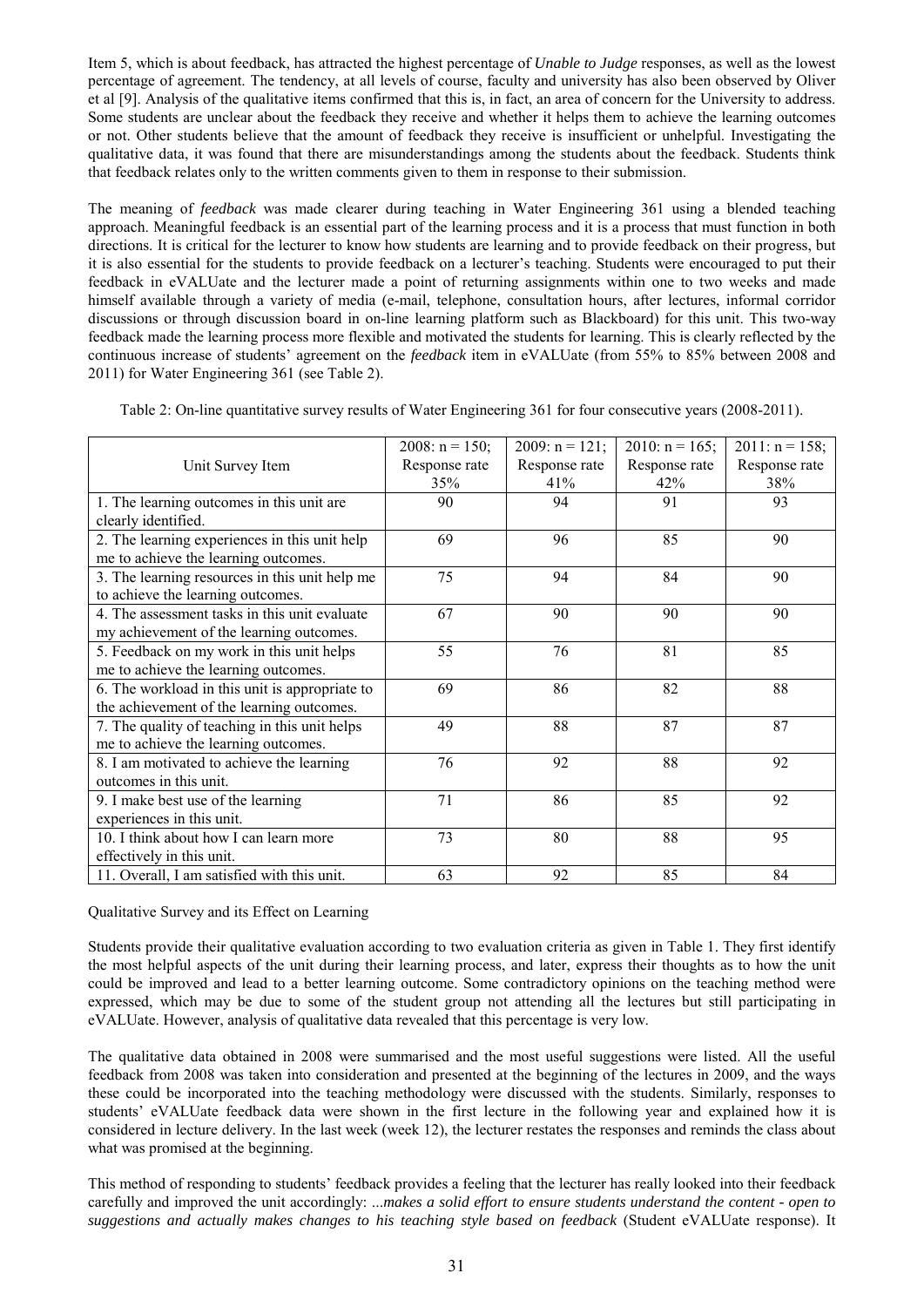provides shared ownership in improving the units. As a result, the significant revamping in teaching approaches influenced the students' motivation in learning. This is evidenced by the significant improvement in item 8 for *motivation*, e.g. 76% in 2008 to 92% in 2009. This item remains consistent in 2010 (88%) and 2011 (92%), respectively (see Table 2).

### Students' Performance

Pass requirements for this unit are mentioned in the unit outline. The unit outline is uploaded onto the on-line flexible learning platform *Blackboard* before the semester starts. The assessment of this unit is divided into two categories: an examination component and laboratory reports. The examination component consists of a mid-semester examination and a final examination. The mid-semester examination (30%) is mainly on pump hydraulics and the final examination (50%) is on open channel hydraulics. There are two laboratories on pump hydraulics and open channel hydraulics, respectively. Students are responsible for submitting their laboratory reports two weeks after their laboratory session.

The submission is managed by the Curtin engineering assignment office, which records their submission time and date electronically. Any late submission without valid reason (e.g. unavoidable circumstances) is penalised according to the Faculty's late submission policy. Each of these laboratory reports carries 10% of the total marks. To pass this unit, a student must achieve a grade/mark greater than or equal to 5/50. A minimum mark of 50% in the examination component and 50% in each laboratory component are required to register a pass in this unit.

The students' final performance in this unit was analysed for four consecutive years (2008-2011). The 2008 data are considered as representing the pre-blended teaching approach performance and 2009-2011 represent the period after the introduction of a blended teaching approach informed by the students' feedback. The frequency of students and the grades they obtained are plotted in a histogram for 2008-2011 and shown in Figure 1.

Only the students who participated in the final examination have been considered in this analysis. This number differs slightly from the actual number of enrolments, because some students deferred their final examination due to illness or other unavoidable reasons and have not been shown here. Their results are published at a later date after a deferred examination has been completed. However, the percentages of students deferring the examination varied from 0.8% to 7.5% for this unit in 2008-2011. The pass-fail ratio (%), average marks and frequency of students obtained grade  $\geq 7$  and or  $\leq 6$  are shown in Table 3.

The results reveal that there were significant improvements in student performance due to the introduction of a blended teaching approach. The average marks increased from 66 in 2008 to 75 in 2009 and remained consistent in 2010 (71) and 2011 (73), respectively. The histogram shows that the overall curve is skewed towards better performance in 2009. The histogram in 2010 and 2011 shows student performance to be normally distributed about a mean grade of 7 with a decrease in the number of students failing. The pass-fail ratio shows significant improvement from 2008 to 2011. This is clear evidence that the continuous adjustments in blended teaching approach informed by subsequent student feedback provides better learning outcomes and enhances students' performance.



Figure 1: Student performances in Water Engineering 361 in a) 2008 (n = 145); b) 2009 (n = 120); c) 2010 (n = 154); and d)  $2011$  (n = 146).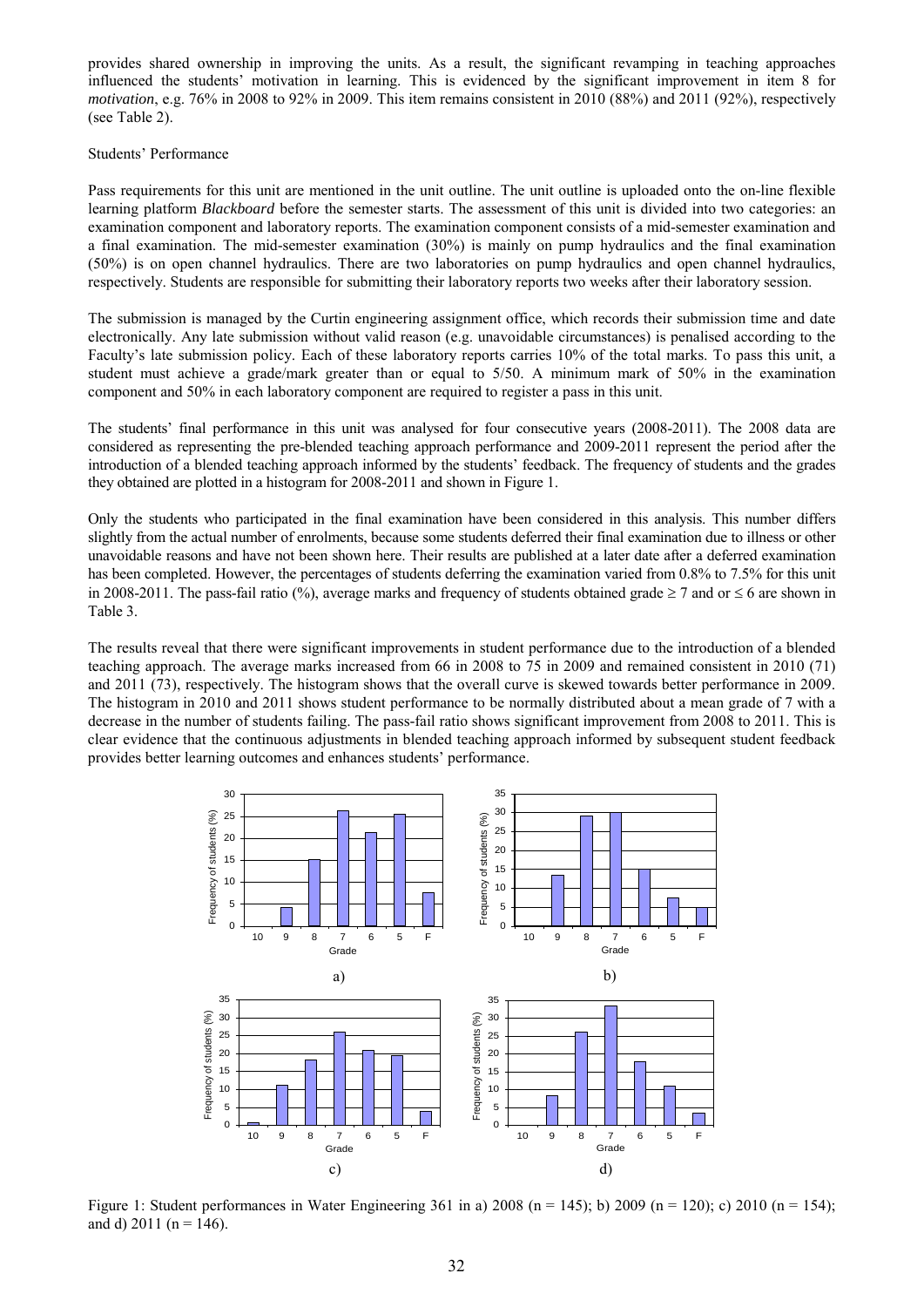Table 3: Pass-fail ratio (%) and average marks in 2008-2010 (2008: traditional teaching method; 2009-2011: blended teaching method informed by students' feedback).

| Year | Number of students    | Pass/fail    | Frequency of   | Frequency of   | Average marks |
|------|-----------------------|--------------|----------------|----------------|---------------|
|      | participated in final | ratio $(\%)$ | students with  | students with  |               |
|      | examination           |              | grade $\geq 7$ | grade $\leq 6$ |               |
| 2008 | 145(150)              |              | 45             |                | 66            |
| 2009 | 120 (121)             | 19           |                | 28             |               |
| 2010 | 154(165)              | 25           | 55             | 44             |               |
| 2011 | 146 (158)             | 28           |                |                |               |

\*The bracket value indicates the actual enrolments in Water Engineering 361.

Blended Teaching Approach and Flexible Learning

In this article, the blended approach has been defined as a combination of traditional methods of whiteboard-marker and on-line learning resources found in flexible the teaching-learning platform at Curtin University. At Curtin, Blackboard is currently used as a flexible teaching-learning platform where the i-lecture provided by Echo360 is integrated. On-line lecture materials are uploaded onto the Blackboard well before the lecture schedule. The use of the flexible mode of delivery, such as the simultaneous use of white board-marker and power point slides made the student engagement in the classroom more effective. At the same time, the combined use of Wikipedia, on-line movie clips and group based problem-solving made the classroom learning more interesting. All the lectures were recorded electronically and the i-lectures were made available on-line to all those taking the unit.

Based on the students' feedback, continuous assessment was introduced instead of having only one final examination at the end and problem-based learning (PBL) was also introduced. Problem-based learning is mainly defined as being where students work collaboratively in a group to solve a particular problem. The problem, which may be interdisciplinary, drives the curriculum; students must define the problem, identify and acquire the skills and knowledge needed to solve it, and work through the solution [6]. The problems are mostly related to real life and are industrybased. Engineers see themselves as problem-solvers, so the learning context is seen by students as being relevant. Engineering students gain experience in the integration and application of analytical knowledge.

In the Water Engineering 361 unit, the curriculum is entirely problem-based. Students work in groups on designoriented problems which are supported by lectures, reading, group discussion, tutorials, laboratory sessions and practical exercises, as appropriate. As a result, this revamping of the unit improved the overall satisfaction rating significantly from 63% in 2008 to 92% in 2009, which is far above the faculty and universitiy averages of 81% and 83%, respectively. In 2010 and 2011, the satisfaction level of all eleven items in eVALUate fall far above the university (83%) and faculty average (82%) and all the items remain above 80% consistently.

These results clearly show that adequate student performance and learning outcomes can be obtained when the teaching methodology is developed using student feedback. Integrating the methodology in a flexible learning environment can motivate and inspire students for learning and as a whole, it improves the students engagements in learning. However, most of the students feel comfortable while attending lectures in the whiteboard-marker system together with PowerPoint presentations in a blended form, but weaker students and students with disabilities or suffering from illness face difficulties when they start to study for the examination using i-lecture. Some of the qualitative feedback shows that the students could not find any written material on the whiteboard in i-lecture. They could only listen to the lecturer's voice, which does not always correspond to the PowerPoint slides that they see in i-lecture. This issue is now of major concern for users of i-lecture and needs further investigation especially for weaker students and students with disabilities or illness. However, various options to overcome this problem are currently under investigation.

#### **CONCLUSIONS**

This article illustrates the use of on-line student feedback in blended teaching and shows how it enhances student performance and learning outcomes in a flexible teaching-learning environment. The on-line survey data for four consecutive years of an undergraduate civil engineering unit were used. The results from the first year show that satisfaction with the unit fell below university and faculty targets because traditional teaching methods were used. The first year survey data were summarised and the unit was redesigned for the next year using a blended teaching approach.

This teaching approach integrates the students' feedback together with the traditional teaching method and flexible learning resources. This method enhanced the learning outcomes, which showed an improvement in overall student satisfaction rating from 63% to 92%. This rating was far above the university and faculty averages of 83% and 81%, respectively. The method was again checked in third and fourth year for its validity and suatainabilty and found it very suitable for applying in egineering education.